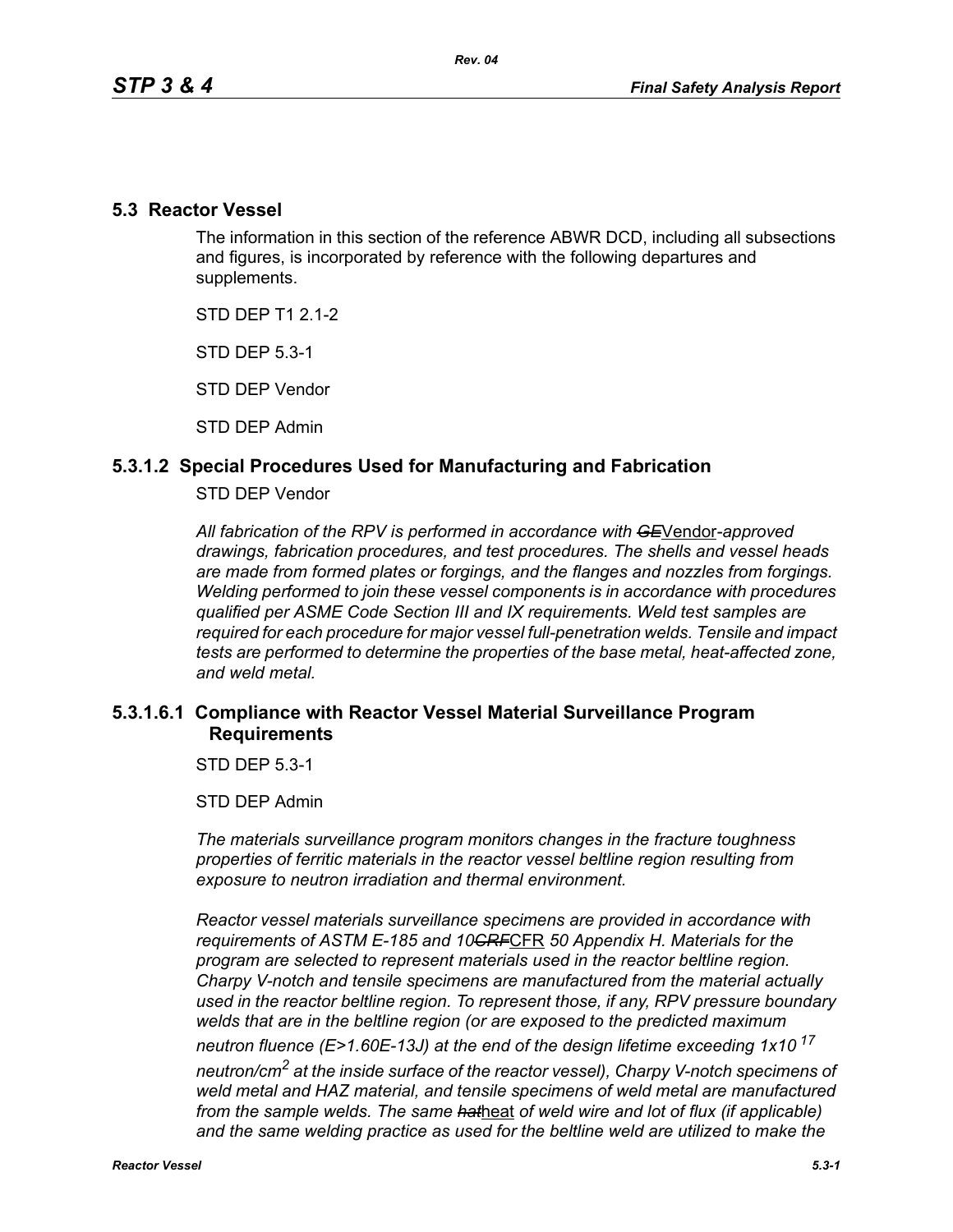sample welds. The specimen capsules are provided, each containing a minimum of 12 Charpy V-notch and tensile specimens of the beltline material along with *andtemperature monitors. Additionally, if required, the specimens identified to represent the welds requiring surveillance are also loaded in the same numbers. The surveillance specimen holders having brackets welded to the vessel cladding in the core beltline region are provided to hold the specimen capsules and a neutron dosimeter. Since reactor vessel specifications require that all low-alloy steel pressure vessel boundary materials be produced to fine-grain practice, the bracket welding does not pose a concern of underclad cracking. A set of out-of-reactor baseline Charpy V-notch specimens, tensile specimens, and archive material are provided with the surveillance test specimens. The neutron dosimeter and temperature monitors will be located as required by ASTM E-185.*

*Four surveillance capsules are provided. The predicted end of the adjusted reference nil ductility temperature of the reactor vessel steel is less than 38°C.*

*The following proposed withdrawal schedule is extrapolated from ASTM E-185.*

- *First Capsule: After 6 effective full-power years.*
- *Second Capsule: After 20 effective full-power years.*
- *Third Capsule: With an exposure not to exceed the peak EOL fluence.*
- *Fourth Capsule: Schedule determined based on results of first two capsules per ASTM E-185, Paragraph 7.6.2 (see Section 5.3.4.2 for additional capsule requirements). Fracture toughness testing of irradiated capsule specimens will be in accordance with requirements of ASTM E-185 as called out for by 10CFR50 Appendix H.*

# **5.3.1.6.4 Position of Surveillance Capsules and Methods of Attachment Appendix H.II B (2)**

STD DEP 5.3-1

*The surveillance specimen holders, described in Subsections 5.3.1.6.1 and 3.9.5.1.2.10, are located at different azimuths at common elevation in the core beltline region. The locations are selected to produce lead factor of approximately 1.2* greater than 1 and less than or equal *to 1.5 for the inserted specimen capsules. A positive spring-loaded locking device is provided to retain the capsules in position throughout any anticipated event during the lifetime of the vessel. The capsules can be removed from and reinserted into the surveillance specimen holders. See Subsection 5.3.4.2 for COL license information requirements pertaining to the surveillance material, lead factors, withdrawal schedule and neutron fluence levels.*

*In areas where brackets (such as the surveillance specimen holder brackets) are located, additional nondestructive examinations are performed on the vessel base metal and stainless steel weld-deposited cladding or weld-buildup pads during vessel manufacture. The base metal is ultrasonically examined by straight-beam techniques*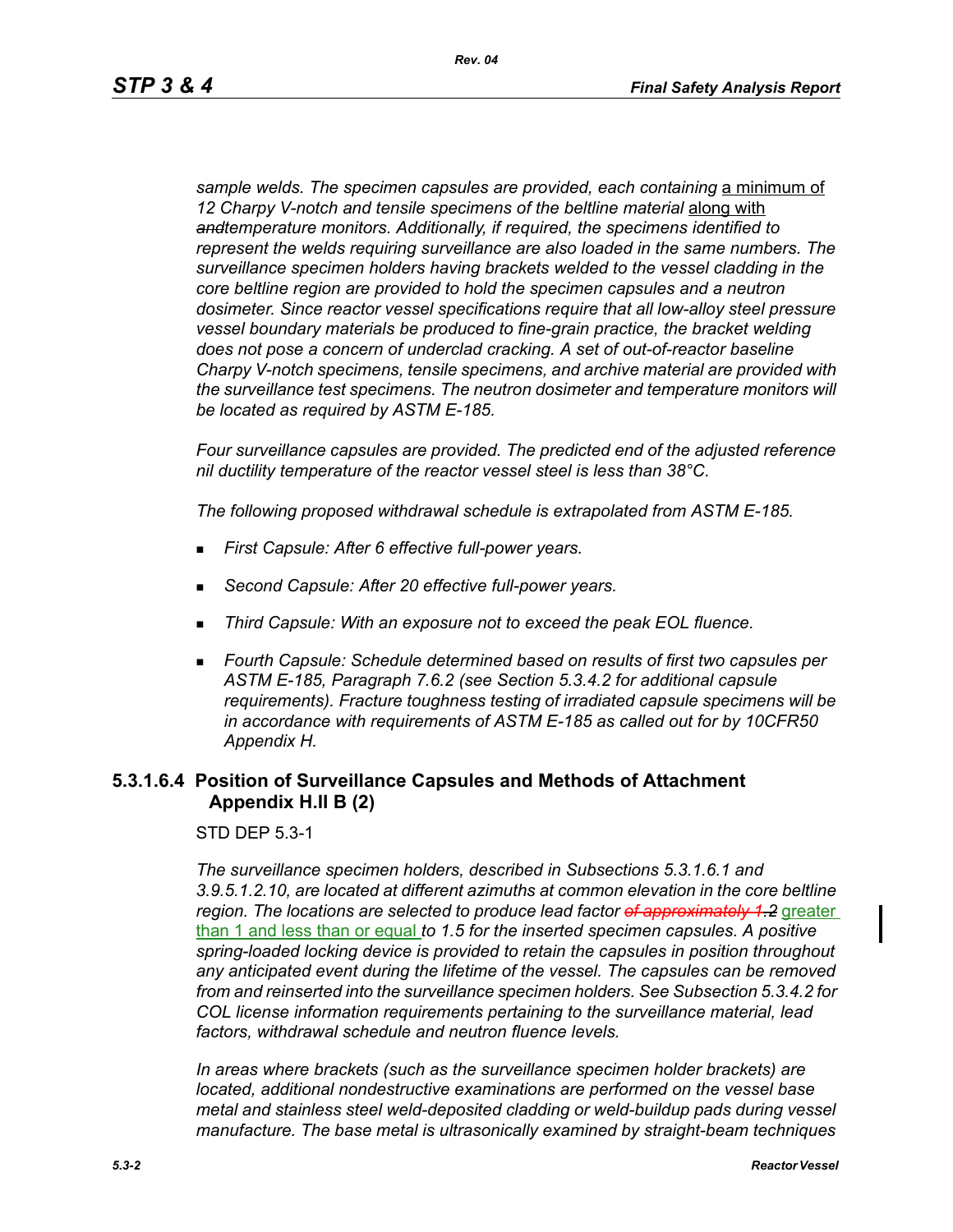*to a depth at least equal to the thickness of the bracket being joined. The area examined is the area of width equal to at least half the thickness of the part joined. The required stainless steel weld-deposited cladding is similarly examined. The full penetration welds are liquid-penetrant examined. Cladding thickness is required to be at least 3.2 mm. These requirements have been successfully applied to a variety of bracket designs which are attached to weld-deposited stainless steel cladding or weld buildups in many operating BWR reactor pressure vessels.*

## **5.3.1.6.5 Time and Number of Dosimetry Measurements**

#### STD DEP Vendor

*GE provides a* A *separate neutron dosimeter* is provided *so that fluence measurements may be made at the vessel ID during the first fuel cycle to verify the predicted fluence at an early date in plant operation. This measurement is made over this short period to avoid saturation of the dosimeters now available. Once the fluenceto-thermal power output is verified, no further dosimetry is considered necessary because of the linear relationship between fluence and power output. It will be possible, however, to install a new dosimeter, if required, during succeeding fuel cycles.*

## **5.3.3 Reactor Vessel Integrity**

STD DEP Vendor

*The reactor vessel material, equipment, and services associated with the reactor vessels and appurtenances would conform to the requirements of the subject purchase documents. Measures to ensure conformance included provisions for source evaluation and selection, objective evidence of quality furnished, inspection at the vendor source and examination of the completed reactor vessels.*

Toshiba *GE provides inspection surveillance of the reactor vessel fabricator in-process manufacturing, fabrication, and testing operations in accordance with the GE*their *quality assurance program and approved inspection procedures. The reactor vessel fabricator is responsible for the first level inspection of manufacturing, fabrication, and testing activities, and* Toshiba *GE is responsible for the first level of audit and surveillance inspection.*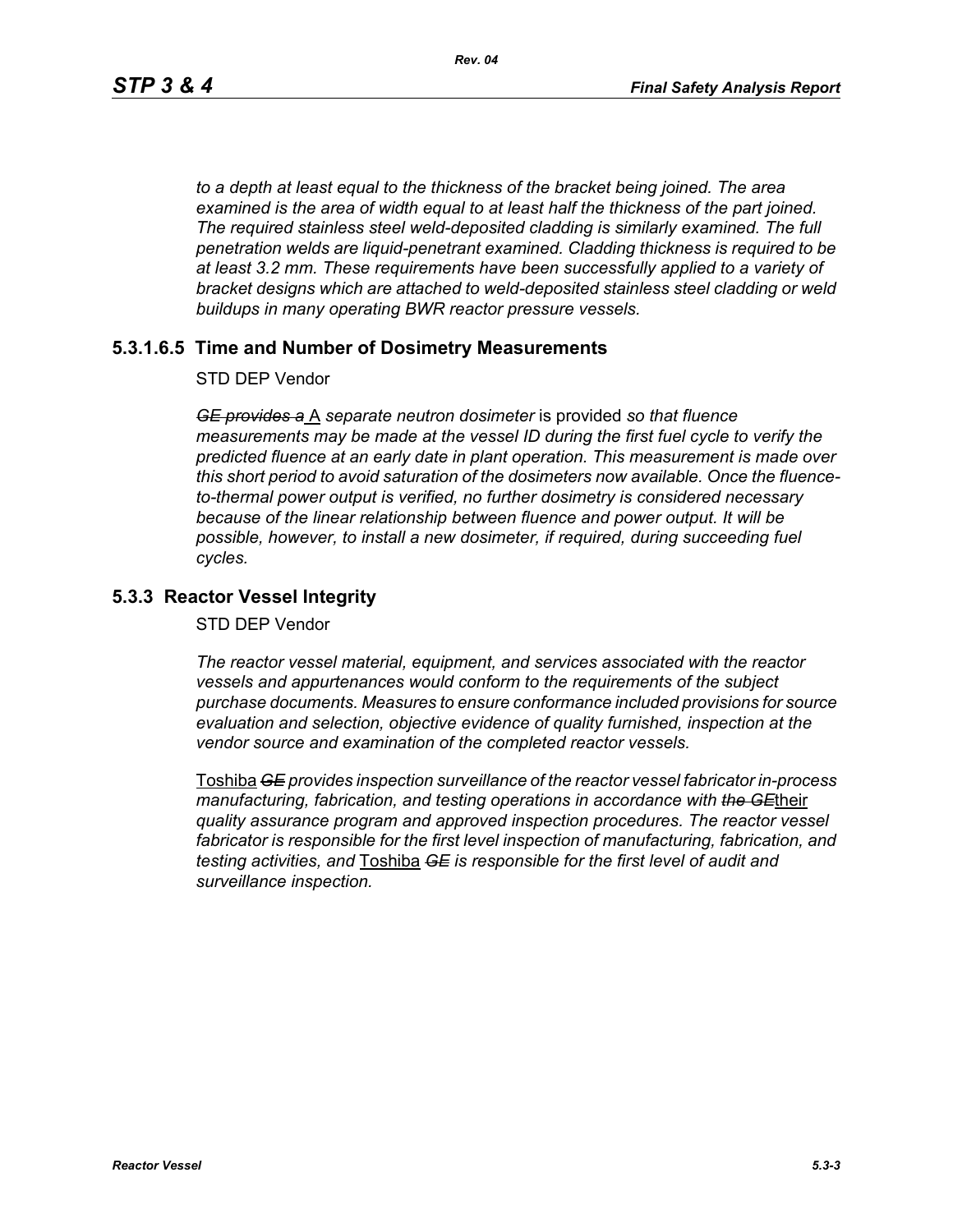## **5.3.3.1.1.1 Reactor Vessel**

STD DEP T1 2.1-2

*The cylindrical shell and top and bottom heads of the reactor vessel are fabricated of low-alloy steel, the interior of which is clad with stainless steel weld overlay except for the top head,* and *all nozzles but the steam outlet nozzles and the reactor internal pump casings. The bottom head is clad with Ni-Cr-Fe alloy. The reactor internal pump penetrations are clad with Ni-Cr-Fe alloy, or alternatively stainless steel.* The reactor internal pump motor casings are clad with stainless steel only in the stretch tube region and around the bottom of the reactor internal pump motor casings where they interface with the motor cover closures.

#### **5.3.3.3 Fabrication Methods**

STD DEP Vendor

STD DEP Admin

*The reactor pressure vessel is a vertical cylindrical pressure vessel of welded construction fabricated in accordance with ASME Code Section III, Class 1, requirements. All fabrication of the reactor pressure vessel was*is *performed in accordance with GE*Vendor*-approved drawings, fabrication procedures, and test procedures. The shell and vessel head were*are *made from formed low-alloy steel plates or forgings and the flanges and nozzles from low-alloy steel forgings. Welding performed to join these vessel components was*is *in accordance with procedures qualified to ASME Section III and IX requirements. Weld test samples were*are *required for each procedure for major-vessel full-penetration welds.*

### **5.3.4 COL License Information**

### **5.3.4.1 Fracture Toughness Data**

The following site-specific supplement addresses COL License Information Item 5.4.

Fracture toughness data based on the limiting reactor vessel actual materials will be provided in an amendment to the FSAR in accordance with 10 CFR 50.71(e) that occurs one year after the on-site acceptance of the reactor vessel. The data will be based on test results from the actual materials used in the RPV. (COM 5.3-1)

The evaluation methods will be in accordance with Appendix G of the ASME Boiler and Pressure Vessel Code, Section III, Division 1, 1989 Edition, excluding addenda, 10 CFR 50 Appendices G and H, and Regulatory Guide 1.99 Rev. 2.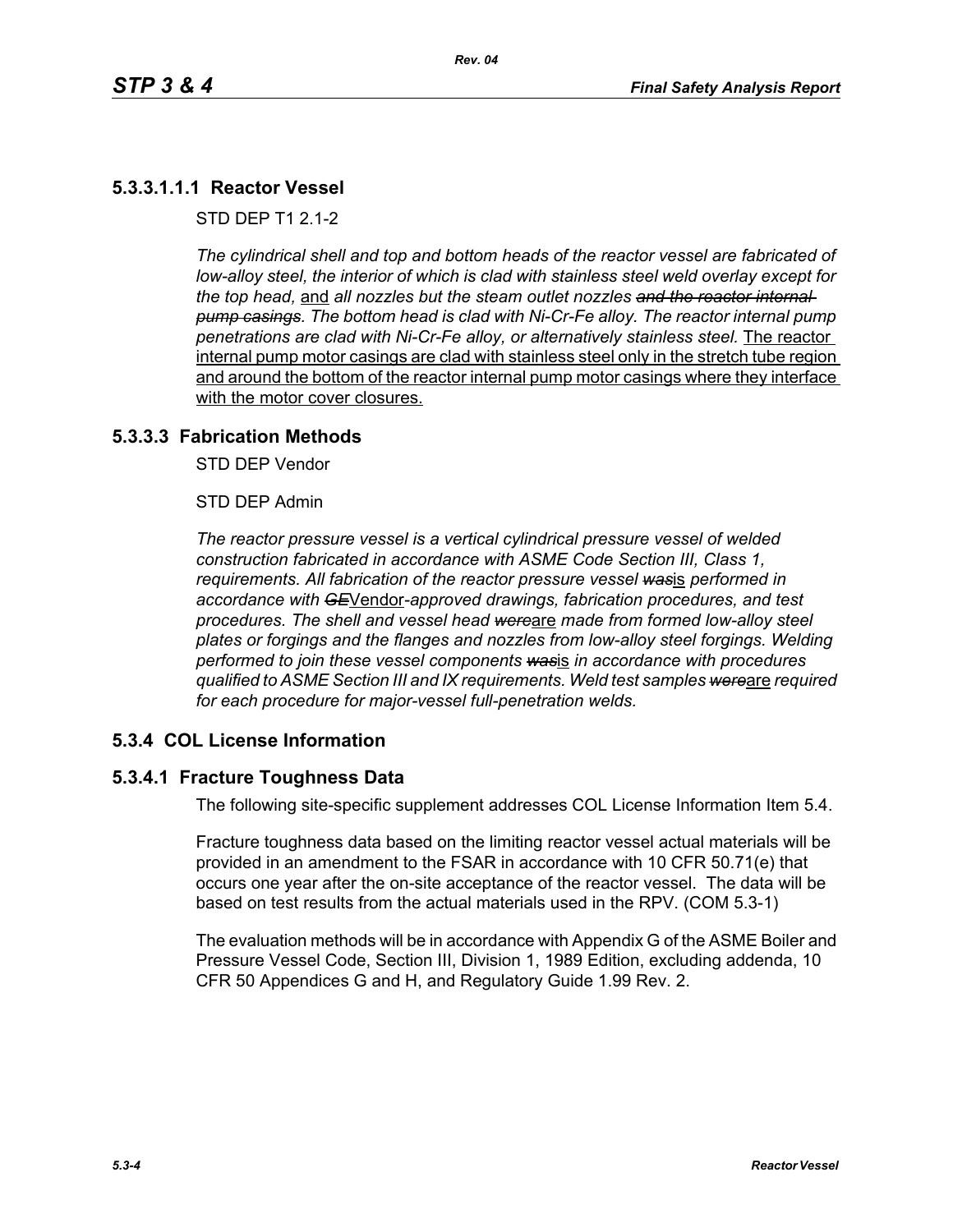# **5.3.4.2 Materials and Surveillance Capsule**

The following site-specific supplement addresses COL License Information Item 5.5.

The site-specific information of the materials and surveillance program for STP 3 & 4 is as follows:

(1) Specific materials in each surveillance capsule

The surveillance specimens are fabricated from extra portions of vessel forging material from the core regions. The vessel material is low alloy steel, ASME SA-508 Class 3. Surveillance specimens are fabricated by sectioning a weldment made from the extra forging material. Surveillance specimens are taken from the base metal, weld metal and the heat affected zone of the weldment.

(2) Capsule lead factor

The lead factor of each capsule is approximately 1.1.

(3) Withdrawal schedule for each surveillance capsule

The capsule withdrawal schedule is in accordance with ABWR DCD Tier 2 Section 5.3.1.6.1.

(4) Neutron fluence to be received by each capsule at the time of its withdrawal

The neutron fluence to be received by each capsule is as follows:

- (a) First capsule:  $5.2 \times 10^{16}$  n/cm<sup>2</sup>
- (b) Second capsule:  $1.7 \times 10^{17}$  n/cm<sup>2</sup>
- (c) Third capsule: not to exceed  $5.0 \times 10^{17}$  n/cm<sup>2</sup>
- (d) Fourth Capsule: will be based on the results of the first two capsules
- (5) Vessel end-of life peak neutron fluence

The vessel end-of-life neutron fluence is approximately  $5.0 \times 10^{17}$  n/cm<sup>2</sup>.

The materials and surveillance capsule program for STP 3 & 4 are in accordance with Reference 5.3-3.

The Final Safety Analysis Report will be updated prior to receipt of fuel on site to identify the specific materials in each surveillance capsule and provide a plant-specific replacement for the Pressure-Temperature limits. The data will be based on test results from the actual materials used in the RPV. (COM 5.3-2)

# **5.3.4.3 Plant-Specific Pressure-Temperature Information**

The following site-specific supplement addresses COL License Information Item 5.6.